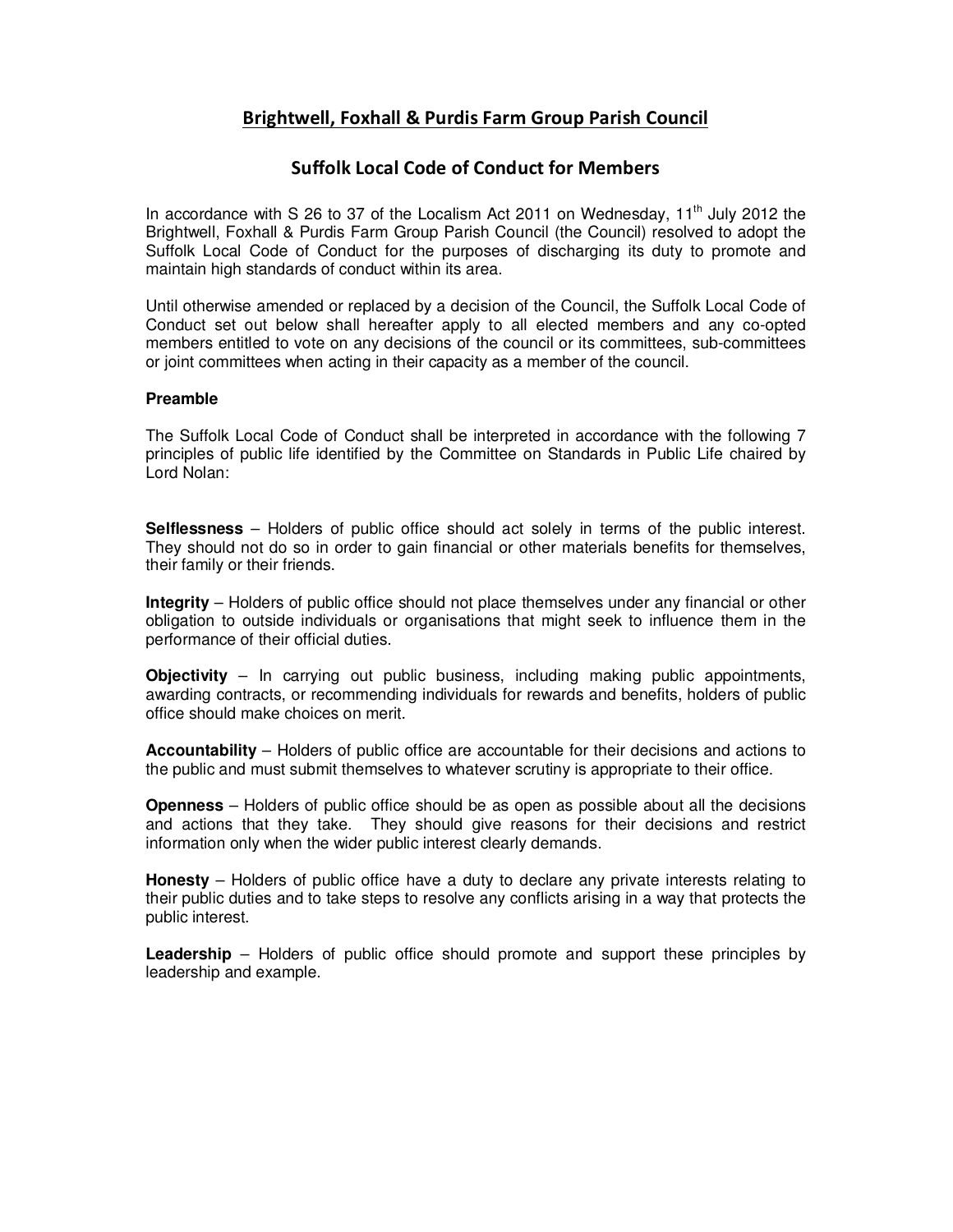# **Suffolk Local Code of Conduct Applicable to Elected Members and Co-optees Appointed to the County Borough District and Parish and Town Councils in Suffolk**

- 1. You must treat others with respect.
- 2. You must not:
	- a. Do anything which may cause your authority to breach any of the Council's duties under the Equality Act 2010.
	- b. Bully any person.
	- c. Intimidate or attempt to intimidate any person who is or is likely to be:
		- i. A complainant.
		- ii. A witness, or
		- iii. Involved in the administration of any investigation or proceedings. In relation to an allegation that a member (including yourself) has failed to comply with his or her authority's code of conduct, or
	- d. Do anything which compromises or is likely to compromise the impartiality of those who work for, or on behalf of, your authority.
- 3. You must not:
	- a. Disclose information given to you in confidence by anyone, or information acquired by you which you believe, or ought reasonably to be aware, is of a confidential nature, except where:
		- i. You have the consent of a person authorised to give it.
		- ii. You are required by law to do so.
		- iii. The disclosure is made to a third party for the purpose of obtaining professional advice provided that the third party agrees not to disclose the information to any other person, or
		- iv. The disclosure is reasonable, in the public interest, made in good faith and in compliance with the reasonable requirements of the authority, or
	- b. Prevent another person from gaining access to information to which that person is entitled by law.
- 4. You must not conduct yourself in a manner which could reasonably be regarded as bringing your office or authority into disrepute.
- 5. You:
	- a. Must not use or attempt to use your position as a member improperly to confer on or secure for yourself or any other person, an advantage or disadvantage, and
	- b. Must, when using or authorising the use by others of the resources of your authority:
		- i. Act in accordance with your authority's reasonable requirements.
		- ii. Ensure that such resources are not used improperly for political purposes (including party political purposes) and
	- c. Must have regard to any applicable Local Authority Code of Practice made under the Local Government Act 1986.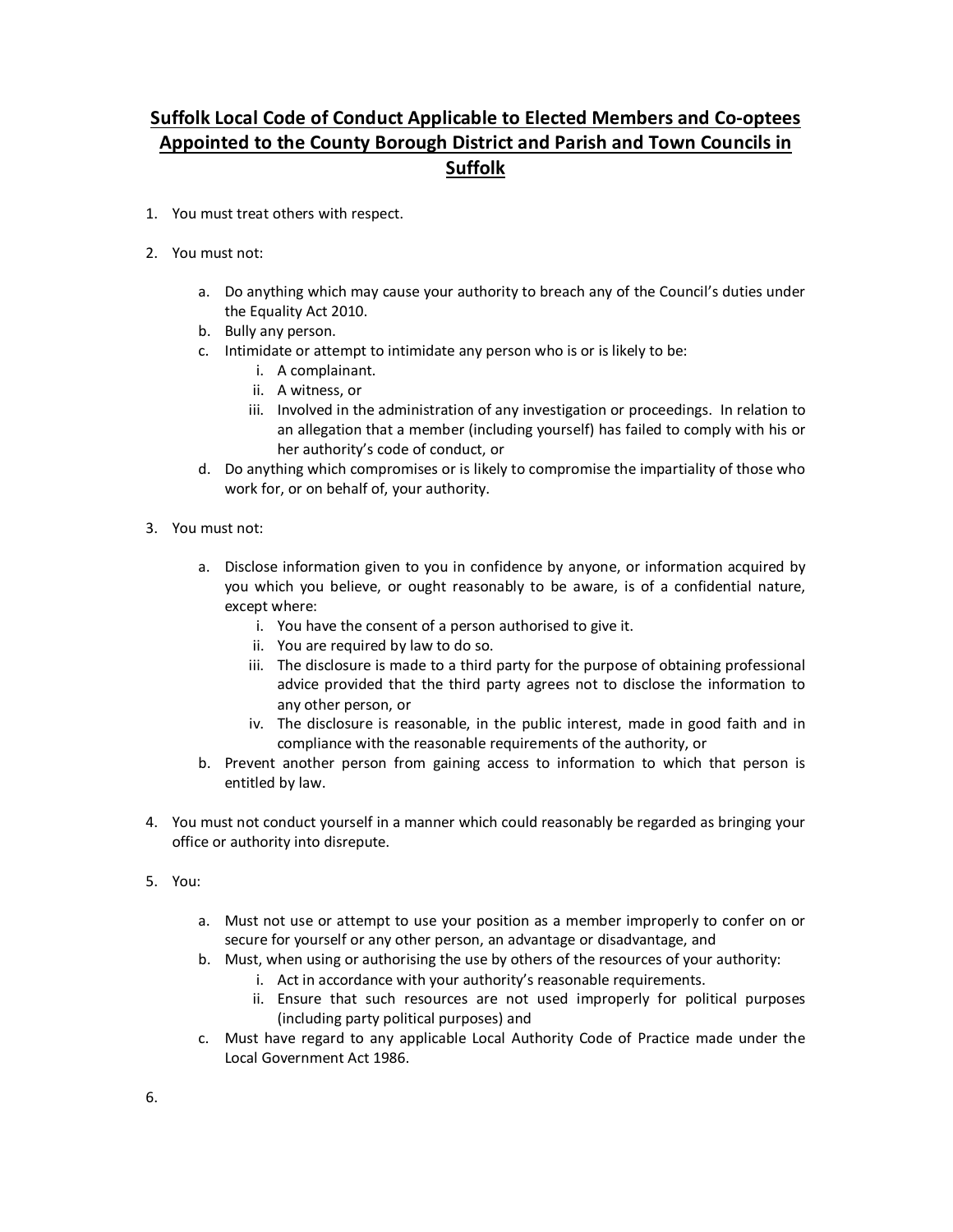- a. When reaching decisions on any matter you must have regard to any relevant advice provided to you by:
	- i. Your authority's Chief Finance Officer, or
	- ii. Your authority's Monitoring Officer

Where that officer is acting pursuant to his or her statutory duties.

- b. You must give reasons for all decisions in accordance with any statutory requirements and any reasonable additional requirements by your authority.
- 7. Registration of Interests
	- a. You must register within 28 days if becoming a member of the Council (and to notify the relevant Monitoring Officer of any changes within 28 days) any Disclosure Pecuniary Interests (DPIs) you may have for publication in the Register of Members' Interests). (See Appendix A to this Code.)
	- b. You may not at any time discharge any function or participate in any Council business or discussions, or vote on any issues that relate to or concern any of your DPIs where you are aware that you have a relevant DPI. You may not remain in the chamber or meeting room or in the public gallery when any matter that relates to any of your DPI is under discussion or debate unless you have requested a dispensation from the Proper Officer (Clerk) and the Council or relevant Committee has agreed and minuted it in advance of the relevant meeting.
	- c. You must register within 28 days of becoming a member of the Council (and to notify the relevant Monitoring Officer of any changes within 28 days) any non-statutory local Non Pecuniary Interests (LNPIs) set out in Appendix A to this code but you may participate in any discussions or debate relating to or concerning any of your LNPIs after the date of registration.
	- d. You must declare any DPIs or LNPIs to a meeting where business is relevant to those interests, including those interests that are already registered with the relevant Monitoring Officer or where registration is pending.
	- e. You must register, within 28 days, any gifts and hospitality of £25 or more received by you in accordance with the instructions issued within your Council by the relevant Monitoring Officer.
	- f. The Council's Register of Interests will be available for inspection at the Council offices by prior arrangement during normal office hours and will be published on the Council's website.
- 8. Sensitive Interests

You may also apply to the relevant Monitoring Officer for non-publication of the full details of any of your DPIs or LNPIs where you reasonably believe that publication of the details of a particular DPI or LNPI could result in your being subjected to violence or intimidation. In considering such applications the relevant Monitoring officer shall have regard to any representations made by you in determining whether he or she considers the relevant DPI or LNPI should be treated as a Sensitive Interest and excluded from the published version of the Register of Members' Interests.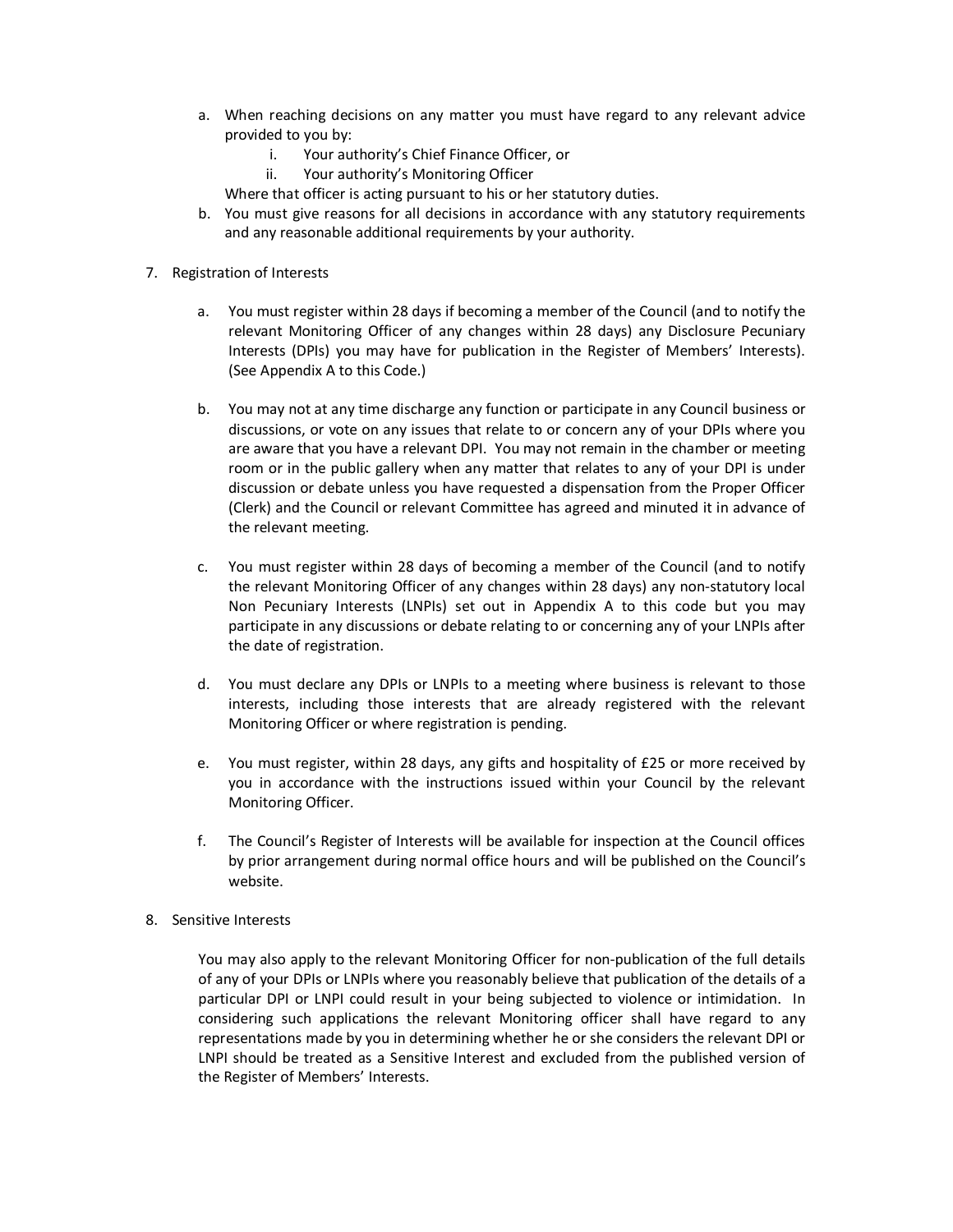#### **Appendix A**

## **Part 1**

### **Description of Categories of Disclosable Pecuniary Interests**

- 1. Any employment, office, trade, profession or vocation carried on for profit or gain.
- 2. Any payment or provision of any other financial benefit (other than from the Council) made or provided within the relevant period in respect of any expenses incurred in carrying out your duties as a member, or towards your election expenses. This includes any payment or financial benefit from a trade union within the meaning of the Trade Union and Labour Relations (Consolidation) Act 1992 other than from a registered political party.
- 3. Any beneficial interest in securities of a body where:
	- a. That body (to your knowledge) has a place of business or land in the area of the Council and,
	- b. Either:
		- i. The total nominal value of the securities exceeds £25,000 or one hundredth of the total issued share capital of that body, or
		- ii. If the share capital of that body is of more than one class, the total nominal value of the shares of any one class in which the relevant persons has beneficial interest exceeds one hundredth of the total issued share capital of that class.
- 4. Any contract which is made between the relevant person, or a body in which they have a beneficial interest, and the Council:
	- a. Under which goods or services are to be provided or works are to be executed, and
	- b. Which has not been fully discharged.
- 5. Any beneficial interest in any land in the Council's area.
- 6. Any tenancy where to your knowledge (a) the landlord is the Council and (b) the tenant is a body in which a relevant person has a beneficial interest.
- 7. Any licence (alone or jointly with others) to occupy land in the Council's area for a month or longer.

# **Part 2**

### **Description of Categories of Local Non Pecuniary Interests**

- 1. Anybody of which you are a member or in a position of general control or management and to which you are appointed or nominated by the Council.
- 2. Anybody:
	- a. Exercising functions of a public nature.
	- b. Directed to charitable purposes, or